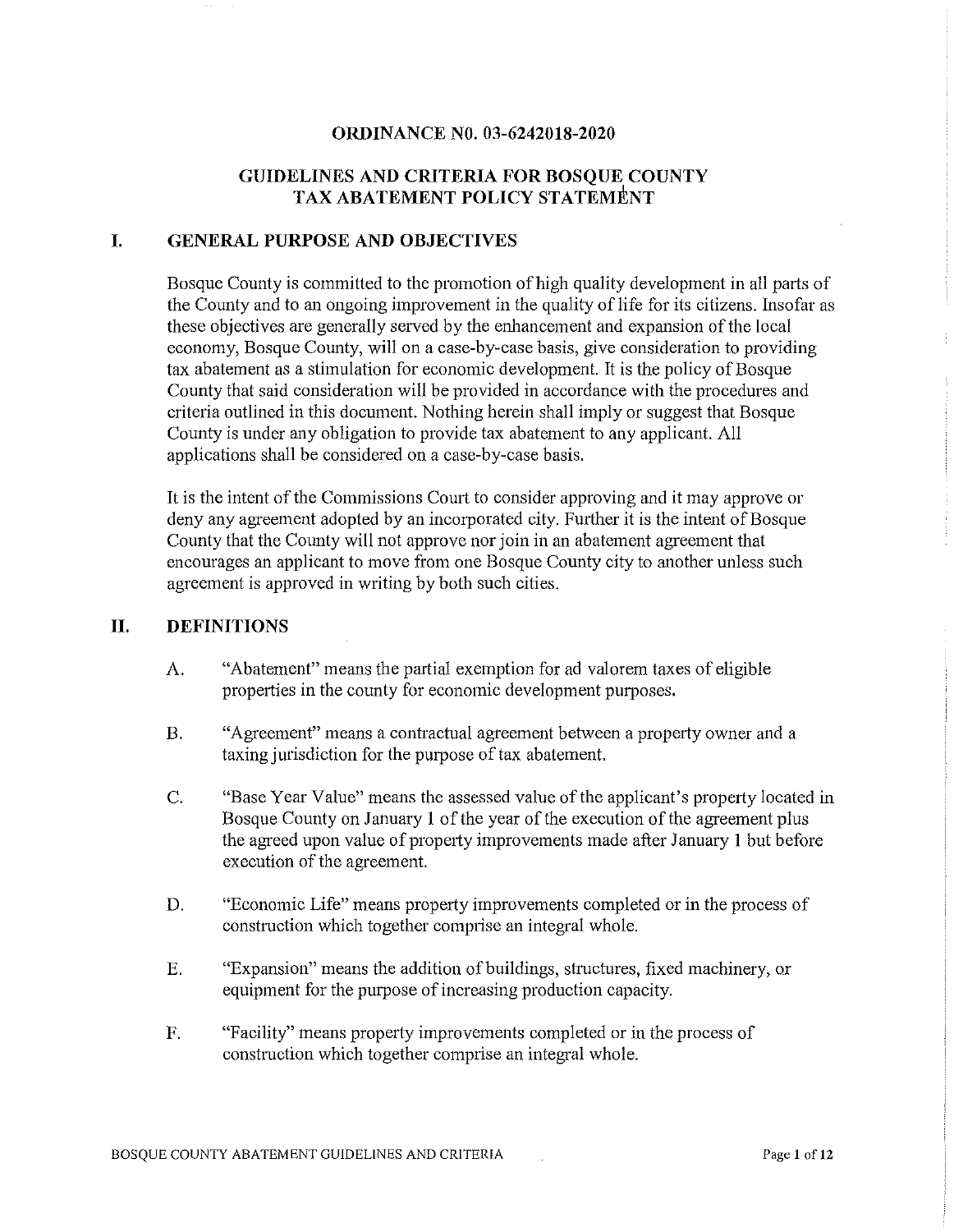- G. "Modernization" means the replacement and upgrading of existing facilities which increases the productive input or output, updates the technology, or substantially lowers the unit cost of operation, and extends the economic life of the facility. Modernization may result from the construction, alteration, or installation of buildings, structures, fixed machinery, or equipment. It shall not be for the purpose of reconditioning, refurbishing, repairing or completion of deferred maintenance.
- H. "New Facility" means a propetiy previously undeveloped which is placed into service by means other than expansion or modernization.
- I. "Reinvestment Zone" is an area designated as such for the purpose of tax abatement as authorized by V.T.C.A. Tax§ 312.001 et seq.
- J. "Deferred Maintenance" means improvements necessary for continued operation of an existing facility, which do not improve the productivity of existing facilities or alter the process technology.

# **III. HOW ABATEMENT IS AUTHORIZED**

I

A. Authorizing Body: Any request for tax abatement shall be review by the Commissioners Court of Bosque County. The Commissioners Court of Bosque County decides whether economic development incentives should be offered in each individual case. Their recommendation shall be based upon a subjective evaluation of the following criteria, which each application will be requested to address in narrative fotmat:

#### **EMPLOYMENT IMPACT**

How many jobs will be brought to Bosque County?

What type of jobs will be created?

What will the total annual payroll be?

#### **FISCAL IMPACT**

How much real and personal property value will be added to the tax rolls?

How will this project affect existing business and/or office facilities?

What infrastructure construction would be required?

What is the projected total annual operating budget of this facility?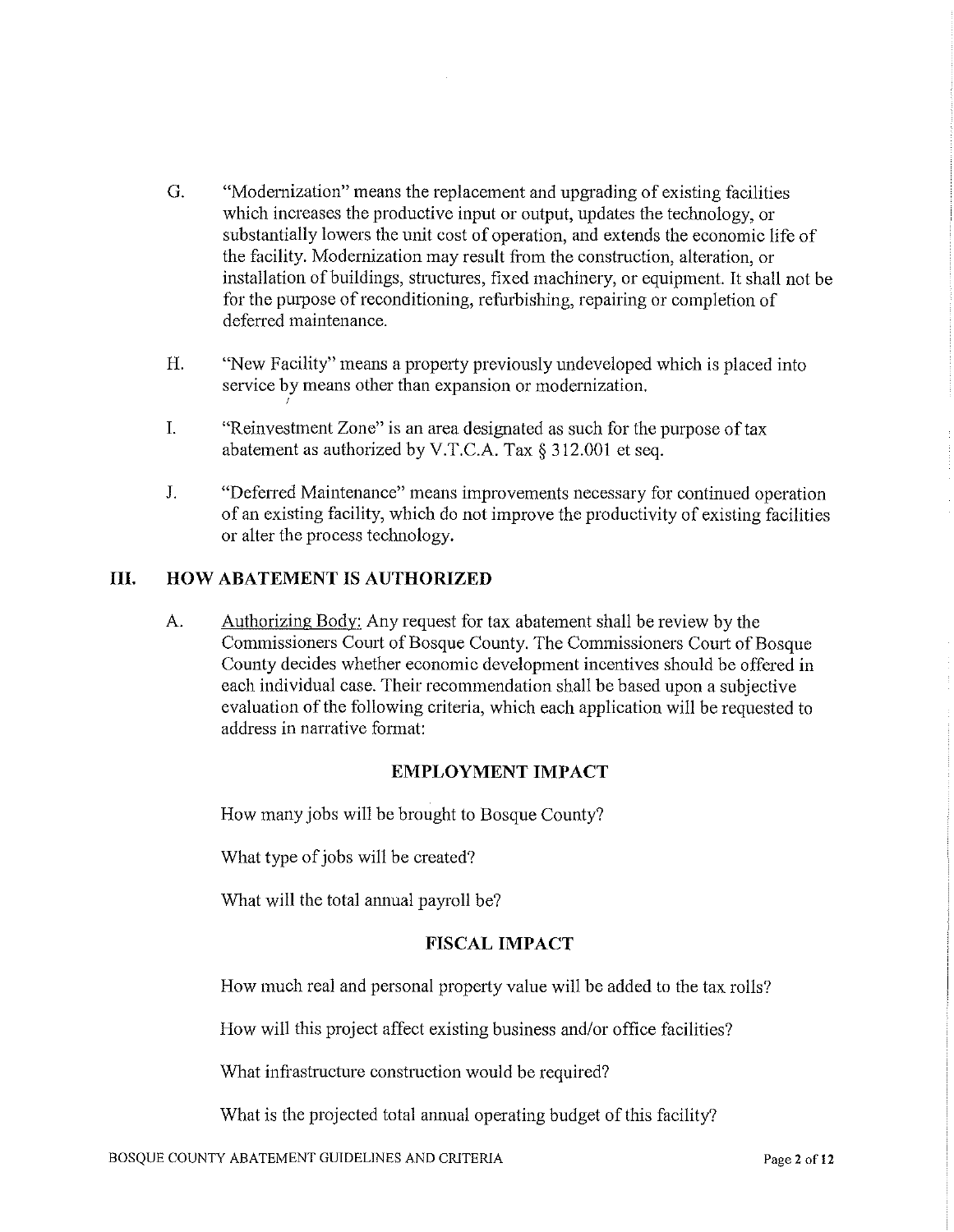#### **COMMUNITY IMPACT**

What effect will the project have on the local housing market?

What environmental impact, if any, will be created by the project?

B. Authorized Facilities: Tax abatement may be granted for new facilities and for expansion or modernization of existing facilities per the appropriate tables. The economic life of a facility or improvements must exceed the life of the abatement agreement.

C. Eligible Property: Abatement may be extended to the value of buildings, structures, fixed machinery and equipment, site improvements plus that office space and related fixed improvements necessary to the operation and administration of the facility, but not to inventory or supplies. Abatement may only be granted for the additional value of eligible property owner and lessee (if required), subject to such limitations as Commissioners Court may require.

D. Value of Abatement: The subjective criteria outlined in Section III. A. Will be used by the Commissioners Court in detennining whether or not it is in the best interests of the County to recommend that tax abatement be offered to a particular applicant. Specific considerations will include the degree to which the individual project fmihers the goals and objectives of the community, as well as the relative impact of the project.

E. Ineligible Property: The following types of property shall be fully taxable and ineligible for abatement: land; inventories; supplies; housing; deferred maintenance investments; property which has an economic life of less than 5 years more than the period for which the property is abated; any property which can be expected to solely or primarily have the effect of transferring employment from one part of Bosque County to another unless such abatement is necessary to promote the retention of jobs in Bosque County which might otherwise be lost; any property that is owned or leased by a member of the commissioners court.

Tax abatement will be available for both new facilities and structure and for expansion or modernization of existing facilities and structures per the tables below.

Once a detennination has been made that a tax abatement should be offered, the eligible property and term of the abatement will be guided by referencing the following tables: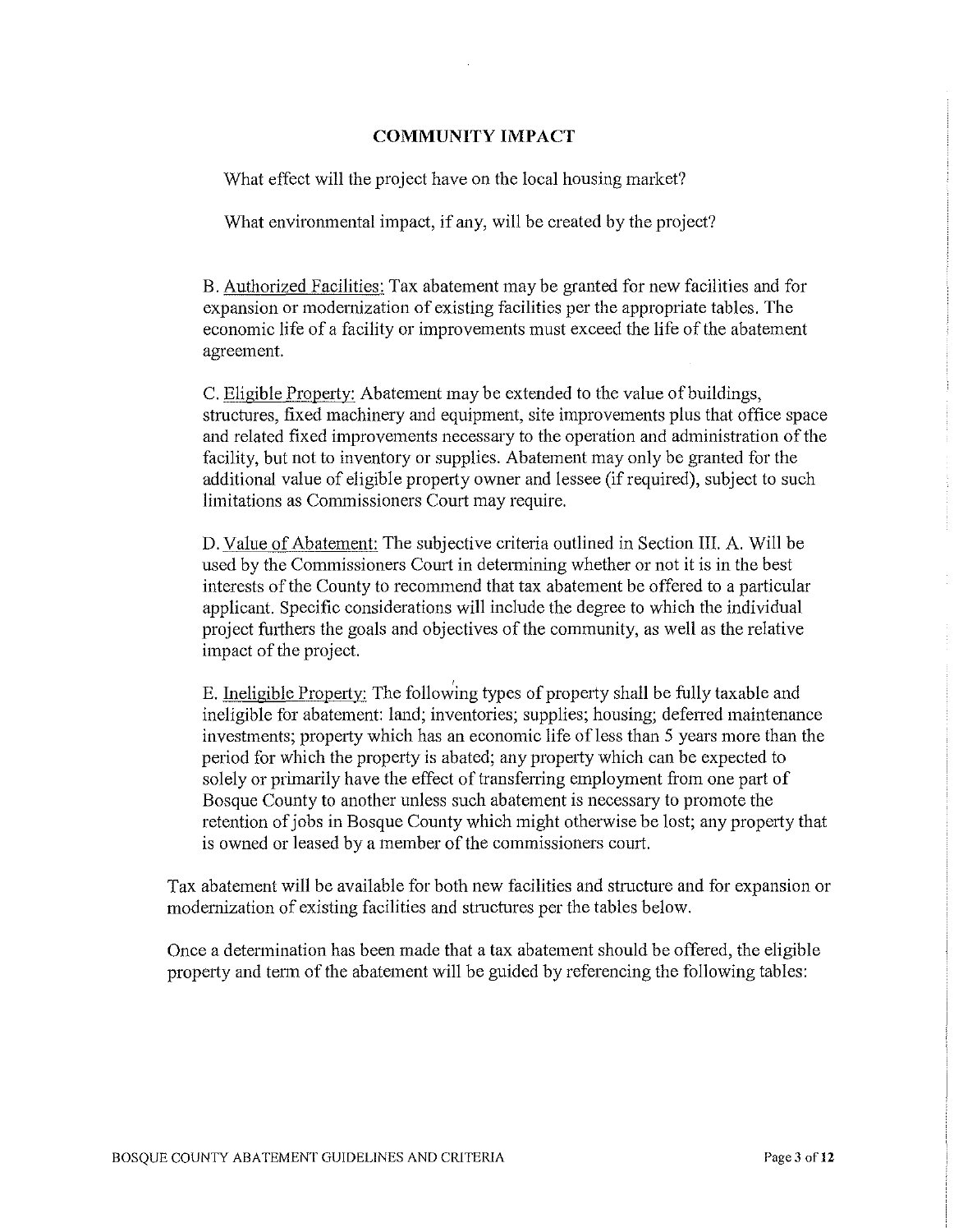#### **FACILITIES AND STRUCTURES TABLE**

| Percent of<br>Abatement | Increase in Appraised Tax Value<br>OR. | New Full<br>Time Jobs | Maximum Years<br>of Abatement |
|-------------------------|----------------------------------------|-----------------------|-------------------------------|
| 30%                     | 250,000-500,000<br>\$                  | $15 - 20$             | 3 years                       |
| 30%                     | 500,001-999,999<br>\$                  | 21-45                 | 4 years                       |
| 40%                     | \$1,000,000-5,000,000                  | 46-75                 | 4 years                       |
| 50%                     | \$5,000,001-20,000,000                 | 76-125                | 4 years                       |
| 50%                     | \$20,000,001-100,000,000               | 126 & up              | 5 years                       |
| 70%                     | $>\$100,000,000$                       | >126                  | 6 years                       |

In circumstances where a city grants abatement with a lower economic qualification or grants an abatement for a percentage of value or for a duration different than those stated above, the Commissioners Court may agree to enter an abatement agreement consistent with the city agreement that differs from the standards state above.

The Commissioners Court will determine eligibility and length of abatement on a caseby-case basis.

# IV. **PROCEDURAL GUIDELINES**

- A. Preliminary Application Steps
	- 1. Applications shall complete the attached "Application for Tax Abatement." The application shall require such financial and other information as may be deemed appropriate for evaluating the financial capacity and other factors of the applicant.
	- 2. Applicant shall address all criteria questions outlined in Section III in letter format.
	- 3. Applicant shall prepare a plat showing the precise location of the property and all roadways within 500 feet of the site.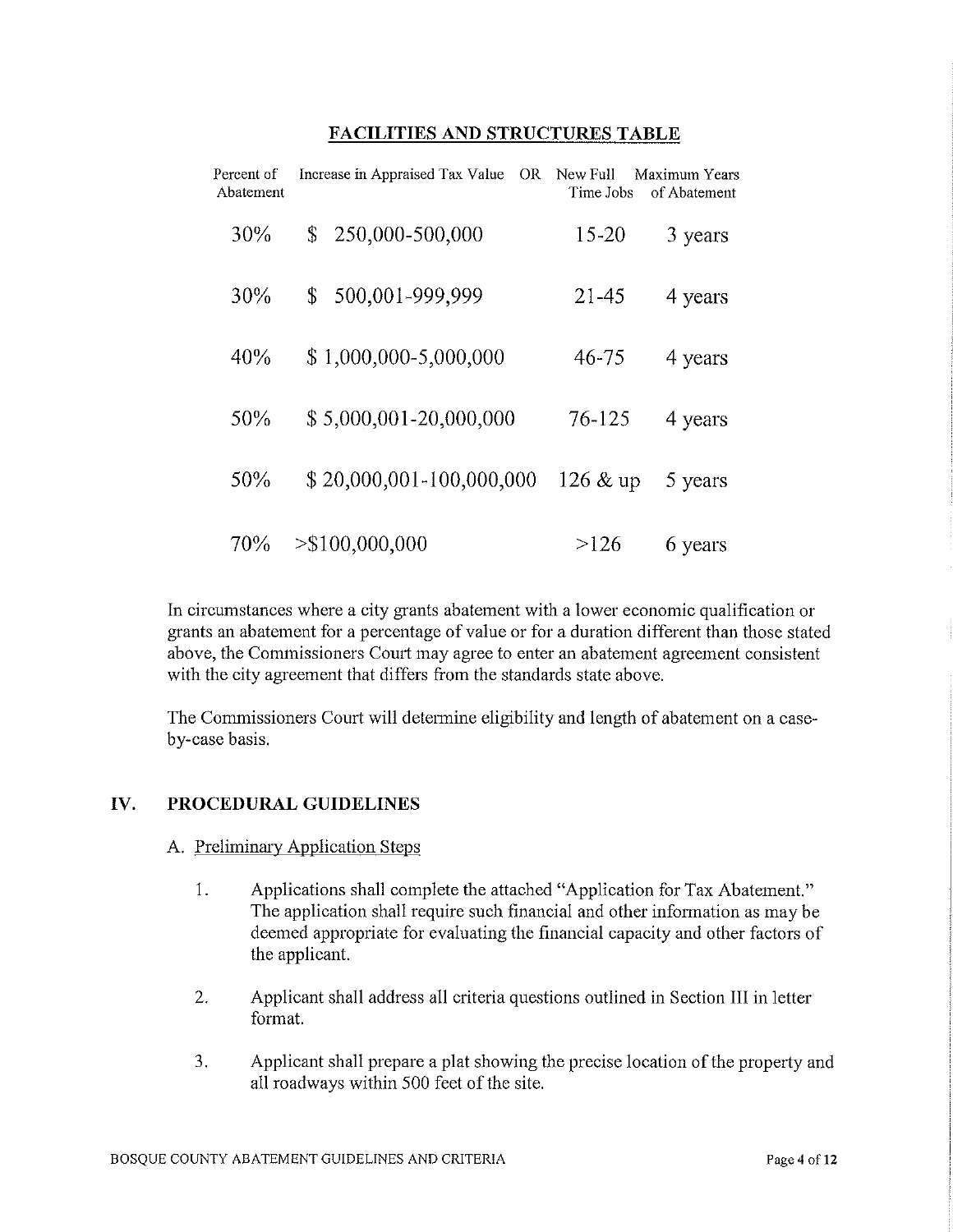- 4. If the property is described by metes and bounds, a complete legal description shall be provided.
- 5. In the case of a modernization or expansion, the applicant shall also include a statement of the facility's current property value, stated separately for real and personal property.
- 6. Applicant shall prepare a time schedule for undertaking and completing the planned improvements.
- 7. Applicant shall provide a tax certificate verifying that no taxes are past due on applicant's property located within the proposed reinvestment zone.
- 8. Applicant shall complete all forms and information detailed in items 1 through 7 above and submit them to the County Judge, Bosque County.

# B. Application Review Steps

- 1. All infonnation in the application package detailed above will be reviewed for completeness and accuracy. Additional information may be requested as needed.
- 2. The application will be distributed to the appropriate County department for internal review and comments.
- 3. Copies of the complete application package and staff comments will be provided to the Commissioners Comi.

#### C. Consideration of the Application

- 1. The Commissioners Court will consider the application at a meeting duly convened under the Texas Open Meetings Act and V.T.C.A. Tax Code §312.003. Additional information may be requested as needed.
- 2. The Commissioners Court may consider an order calling a public hearing to consider establishment of a tax reinvestment zone if needed.
- 3. The Commissioners Court may hold the public hearing and detennine whether the project is "feasible and practical and whether it would be of benefit for the land to be included in the zone".
- 4. Bosque County may consider adoption of an order designating the area described in the legal description of the proposed project as a commercial/industrial tax abatement zone.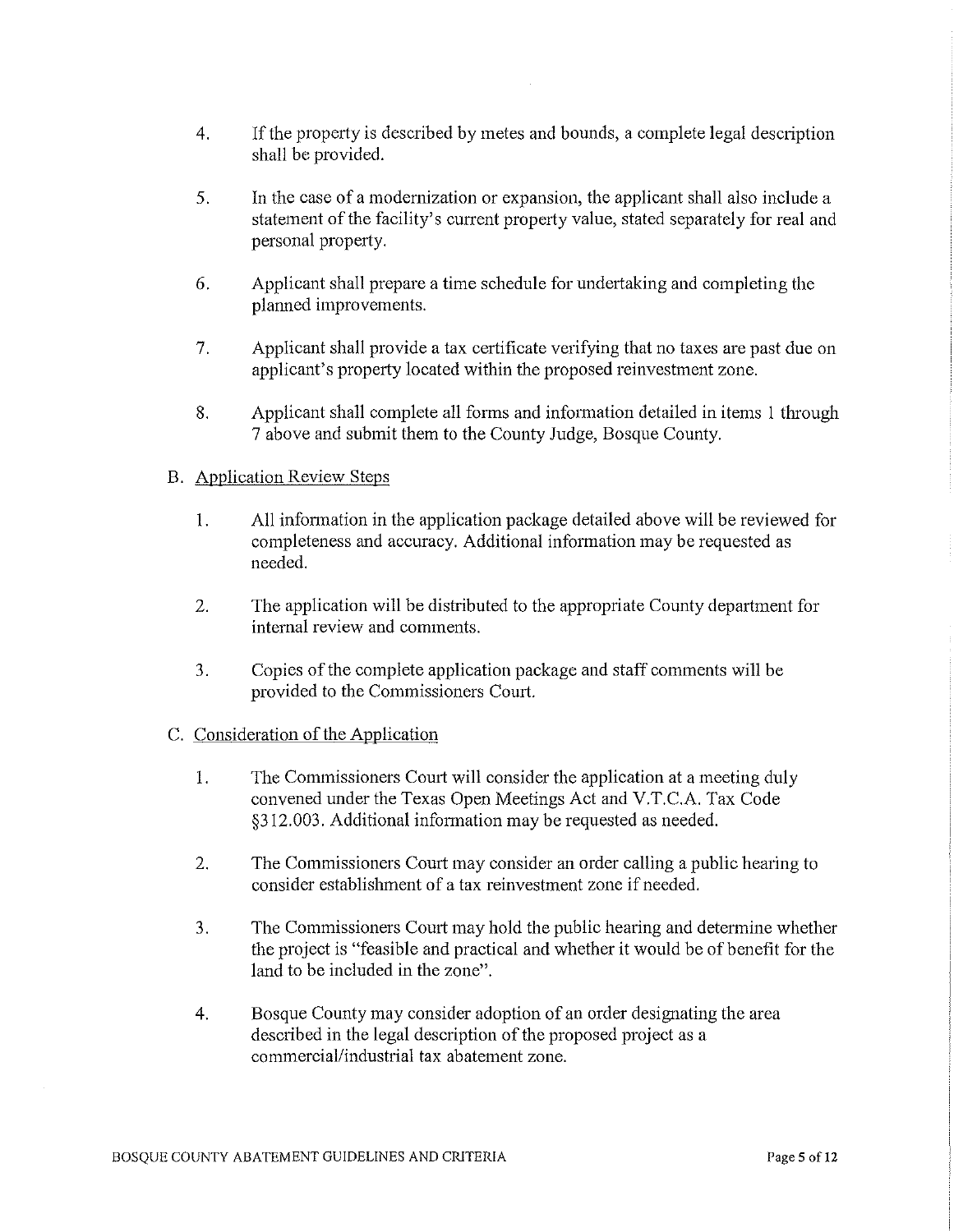- 5. The Commissioners Court may consider adoption of an order approving the terms and conditions of a contract between the County and the applicant governing the provision of the tax abatement within the reinvestment zone.
- 6. The governing body of Bosque County may consider ratification of and participation in the tax abatement agreement between Bosque County and the applicant.
- 7. Any tax abatement agreement will address vatious issues, including, but not limited to, the following:
	- I. General description of the project;
	- 2. Amount of the tax abatement and percent of value to be abated each year.
	- 3. Method for calculating the value of the abatement;
	- 4. Duration of the abatement, including commencement date and termination date;
	- 5. Legal description of the property;
	- 6. Kind, number, location and timetable of planned improvements;
	- 7. Specific terms and conditions to be met by applicant;
	- 8. The proposed use of the facility and nature of constrnction; and
	- 9. Contractual obligations in the event of default, violation of terms or conditions, delinquent taxes, recapture, administration and assignment.
- C. Effective Date
	- 1. These guidelines and criteria herein shall be effective from the date of passage and remain effective for two (2) years from such date of adoption unless otherwise amended or repealed by a three-fourths (3/4ths) vote of the Commissioners Court.

# **V. DENIAL OF ABATEMENT**

Neither a reinvestment zone nor abatement agreement shall be authorized if it is determined that:

A. There would be a substantial adverse impact on the provision of government services or tax base;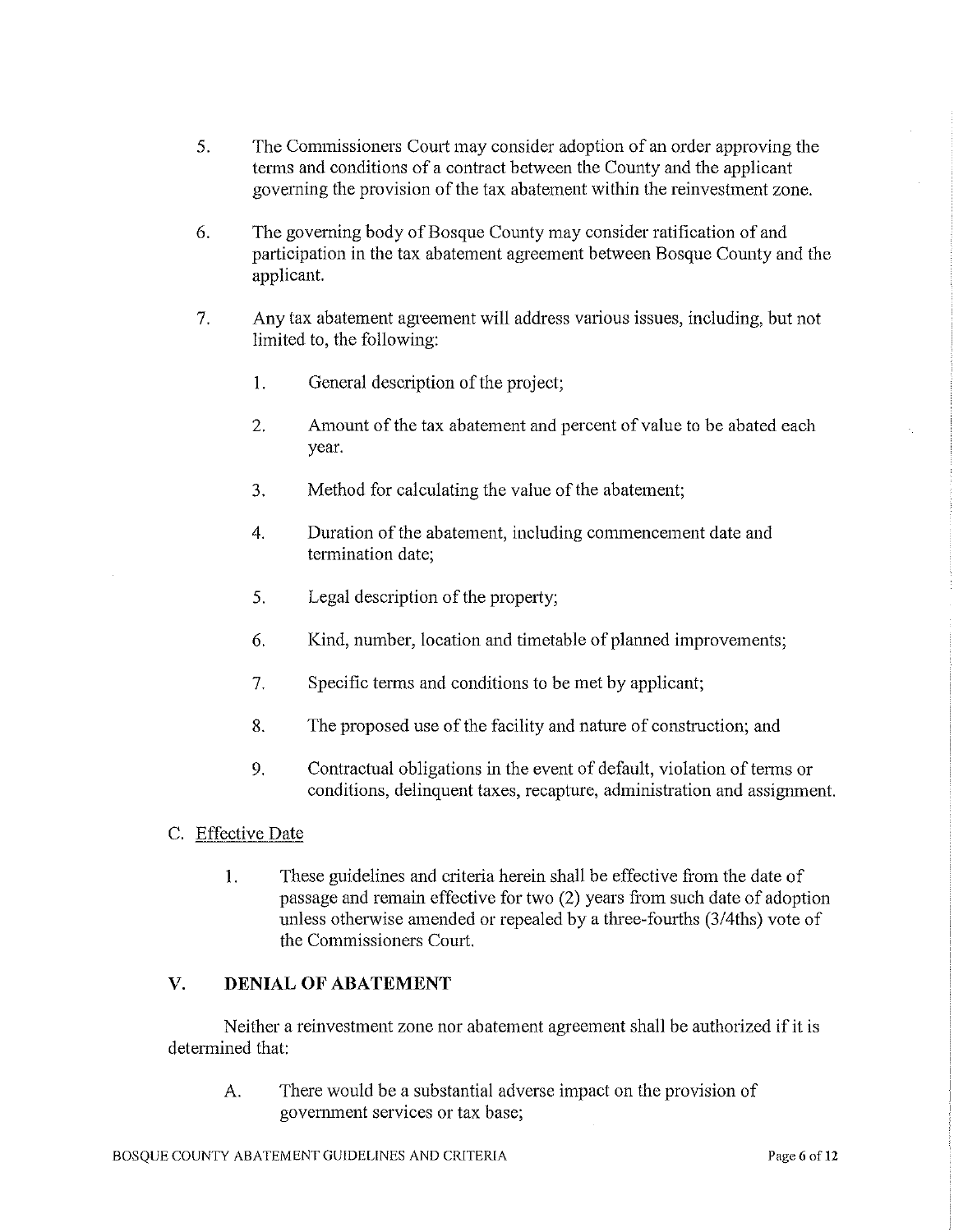- B. The application has insufficient financial capacity;
- C. Planned or potential use of the property would constitute a hazard to public safety or health;
- D. Violation of other codes or laws exist; or
- E. Any other reason deemed appropriate by the Commissioners Court.

# VI. **TAXABILITY**

From the execution of the abatement agreement to the end of the agreement period, taxes shall be payable as follows:

- A. The value of ineligible property shall be fully taxable;
- B. The base year value of existing eligible property shall be fully taxable;
- C. The additional value of new eligible property shall be taxed in the manner and for the period for in the abatement agreement; and
- D. The additional value of new eligible property shall be fully taxable at the end of the abatement period.

# **V. RECAPTURE**

- A. In the event that the facility is completed and begins producing product or service, but subsequently discontinues producing product or service for any reason excepting fire, explosion or other casualty or accident or natural disaster for a period of one year during the abatement period, then the agreement shall terminate automatically as of the 365'h day of discontinuation and so shall the abatement of the taxes for the calendar year during which the facility no longer produces. The taxes otherwise abated for that calendar year shall be paid to the County within sixty days from the date of termination.
- B. Should the County determine that the company or individual is in default according to the tenns and conditions of its agreement, the County shall notify the company or individual in writing at the address stated in the agreement, and if such is not cured within sixty (60) days from the date such notice is placed in the U.S. mail ("Cure Period"), then the agreement may be terminated.
- C. In the event that the company or individual, after exercising due diligence to pay taxes properly due, (I) allows its ad valorem taxes owed the County to become delinquent and fails to timely and properly follow the legal procedures for their protest and/or contest; or (2) violates any of the tetms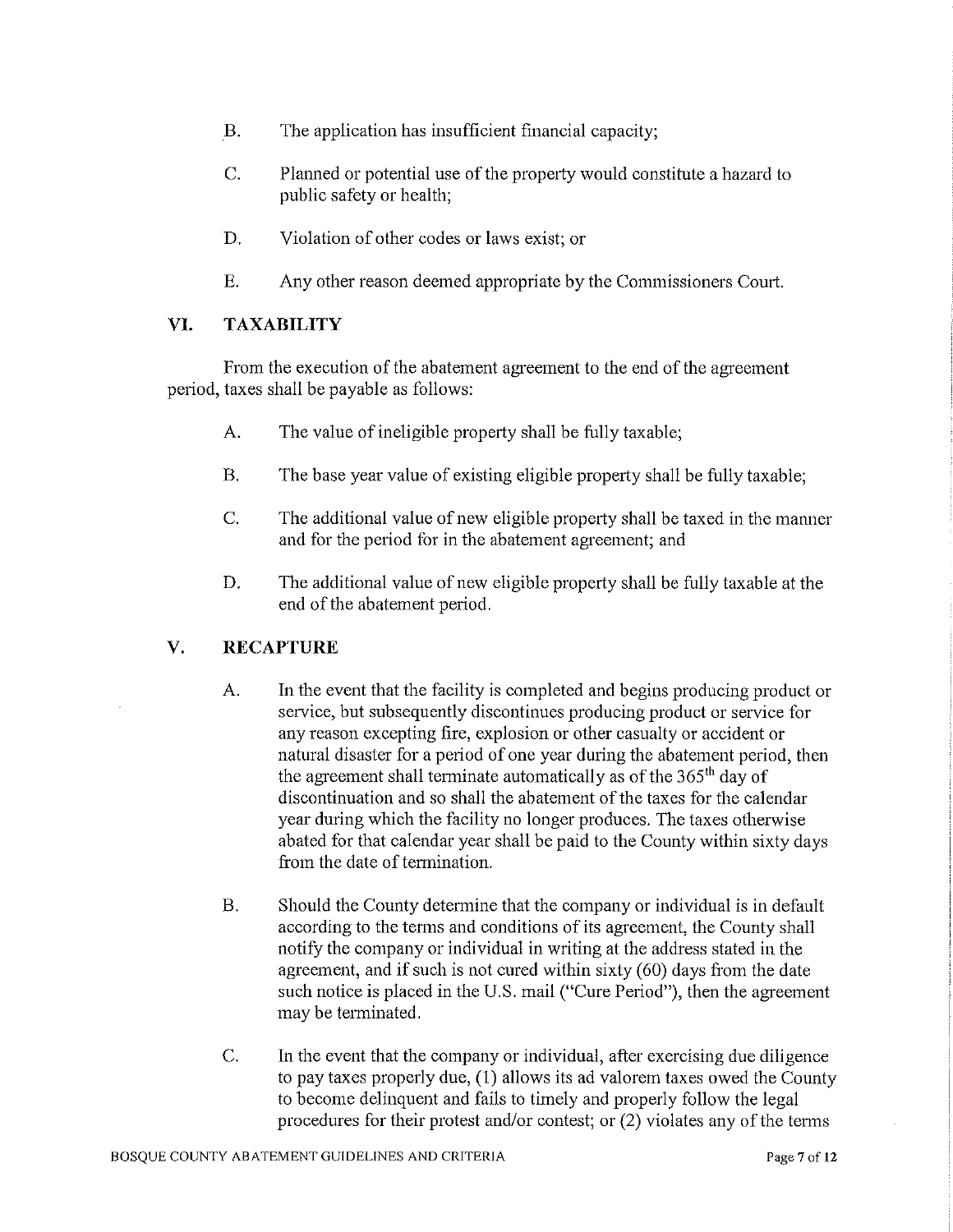and conditions of the abatement agreement and fails to cure within the Cure Period, the agreement then may be terminated and all taxes previously abated by virtue of the agreement will be recaptured and paid within sixty (60) days of the termination.

# **VI. ADMINISTRATION**

- A. Access to Facility: The agreement shall stipulate that employees and/or designated representatives of the taxing authorities will have access to the facility during the term of the agreement to inspect the facility to determine of the terms and conditions of the agreement are being met. All inspections shall be conducted in a manner as to not unreasonably interfere with the construction and/or operation of the facility; provided however, the County may conduct "spot" inspections requiring no advance notification to applicant. All inspections will be made with one or more representatives of the company or individual, and in accordance with safety standards.
- B. Annual Evaluation: Upon completion of construction, the eligible authority individually or in conjunction with other affected authorities, shall annually evaluate each facility receiving abatement to ensure compliance with the agreement and report possible violations of the agreement.
- C. Transfer or Assignment: Tax abatements may be assigned to a new owner or lessee of the facility with the written consent of the Commissioners Court. Any assignment shall provide that the assignee shall irrevocably and unconditionally assume all the duties and obligations of the assignor upon the same terms and conditions as set out in the agreement. Any assigmnent of a tax abatement agreement shall be to an entity that contemplates the same improvements or repairs to the property except to the extent such improvements or repairs have been completed. No assignment shall be approved if the assignor or the assignees are indebted to the County for ad valorem taxes or other obligations.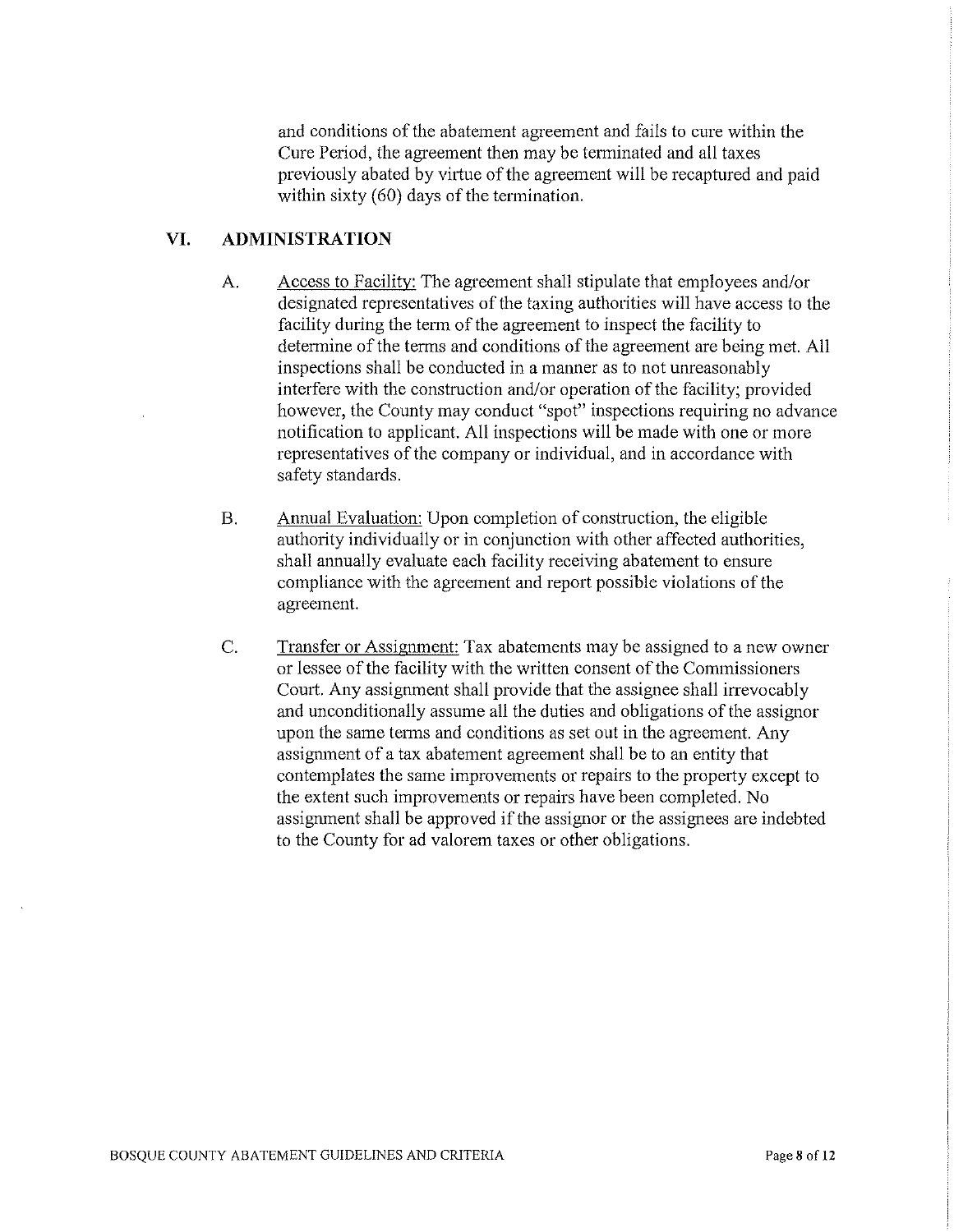# **AMENDED TAX ABATEMENT POLICY**

In circumstances where a city grants an Abatement with different Recapture provisions than those stated above, the Commissioners Court may agree to enter an abatement agreement consistent with the city agreement that differs from the recapture requirements contained in this policy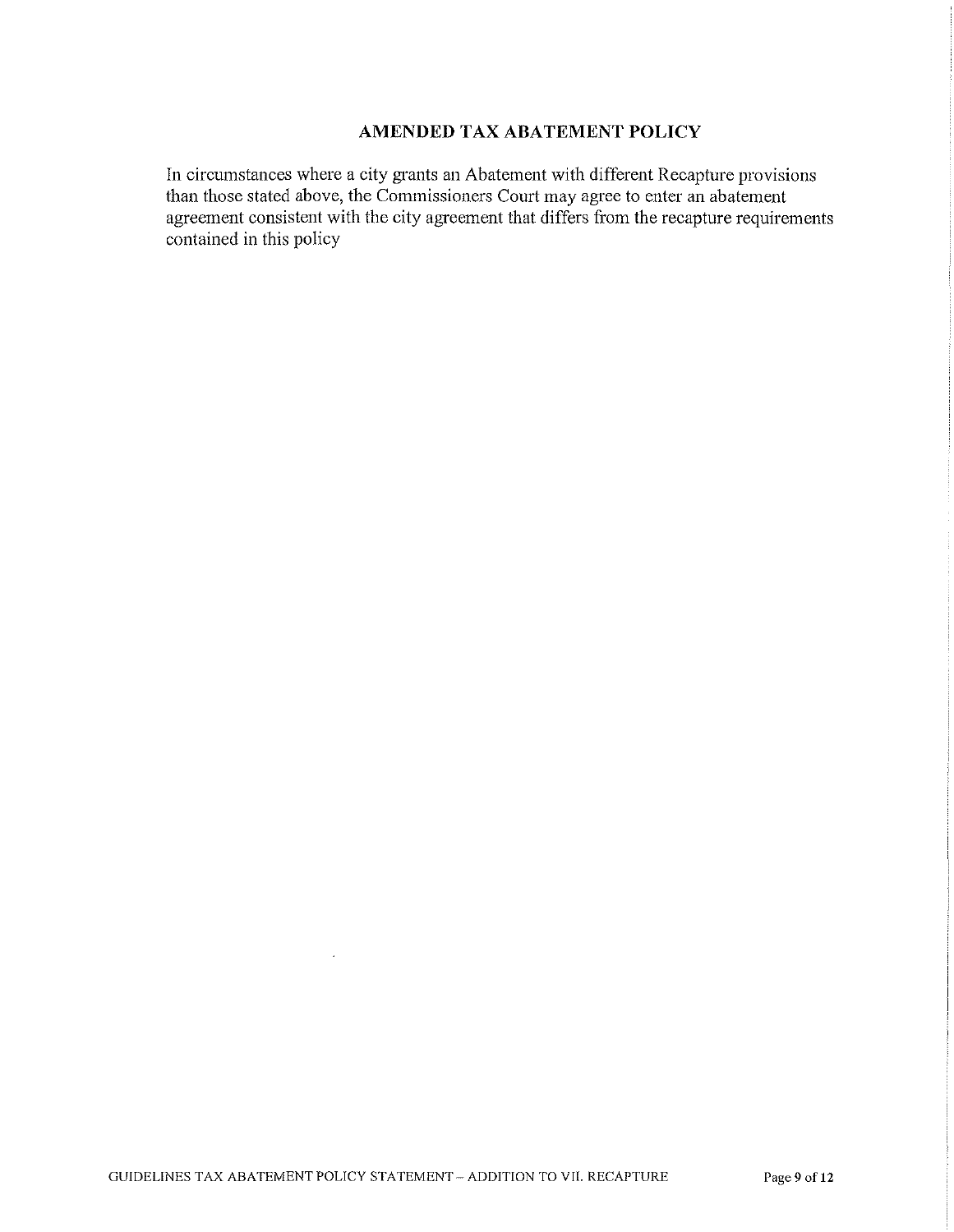## **ORDINANCE NO. 03-6252018-2020**

- **WHEREAS** attracting new industry and encouraging the retention and development of existing businesses is important to the economic development and the tax base of Bosque County;
- **WHEREAS** over 700 tax abatement agreements have been executed by Texas Local Governments since the early 1980's;
- **WHEREAS** incorporated cities and counties are allowed to enter into tax abatement agreements;
- WHEREAS the Bosque County Commissioners Court feels there is a need to be able to consider offering an abatement to eligible applicants;

**THEREFORE BE IT ORDAINED BY THE COUNTY OF BOSQUE, TEXAS** that the Commissioners Court, upon adopting Guidelines and Criteria for a Bosque County Tax Abatement Policy, will consider eligible applications for an abatement.

**PASSED AND APPROVED** at a regular meeting of the Commissioners Court of the County of Bosque, at which a quorum was present, on the  $3<sup>rd</sup>$  day of August, 2020.

For: Against:

Marvin Wickman, Commissioner Pct. 1

Larry Philipp, Commissioner Pct. 3

Ronny Liardon, Commissioner Pct. 4

Don & Coul

Judge Don L. Pool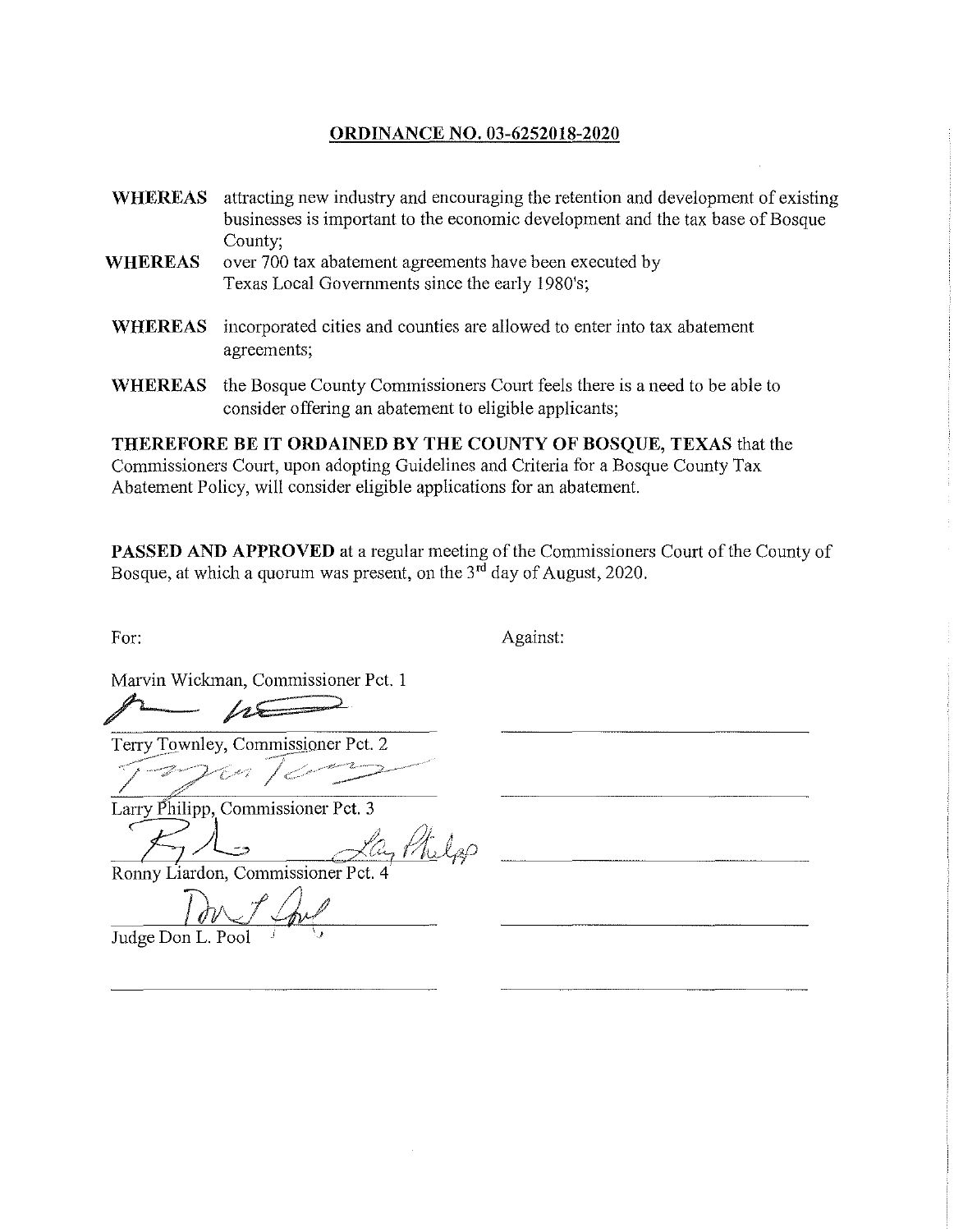# **APPLICATION FOR TAX ABATEMENT**

# **Bosque County, Texas**

This application should be filed with the County Judge's Office of Bosque County.

|    | 1. Property Owner                                                                 |
|----|-----------------------------------------------------------------------------------|
|    |                                                                                   |
|    | Telephone Number                                                                  |
|    | 2. Property Owner's Representative                                                |
|    |                                                                                   |
|    | Telephone Number                                                                  |
|    | 3. Property Address                                                               |
|    |                                                                                   |
|    | (Provide Attachments If By Metes and Bounds)                                      |
|    | 4. Located Within:                                                                |
|    |                                                                                   |
|    |                                                                                   |
| 5. |                                                                                   |
|    |                                                                                   |
|    | <u> 1980 - Jan Samuel Samuel (d. 1980)</u>                                        |
|    |                                                                                   |
| 6. | Projected Occupancy Date of Project/Initiation of Operations ____________________ |
|    |                                                                                   |
|    |                                                                                   |

 $\bar{1}$